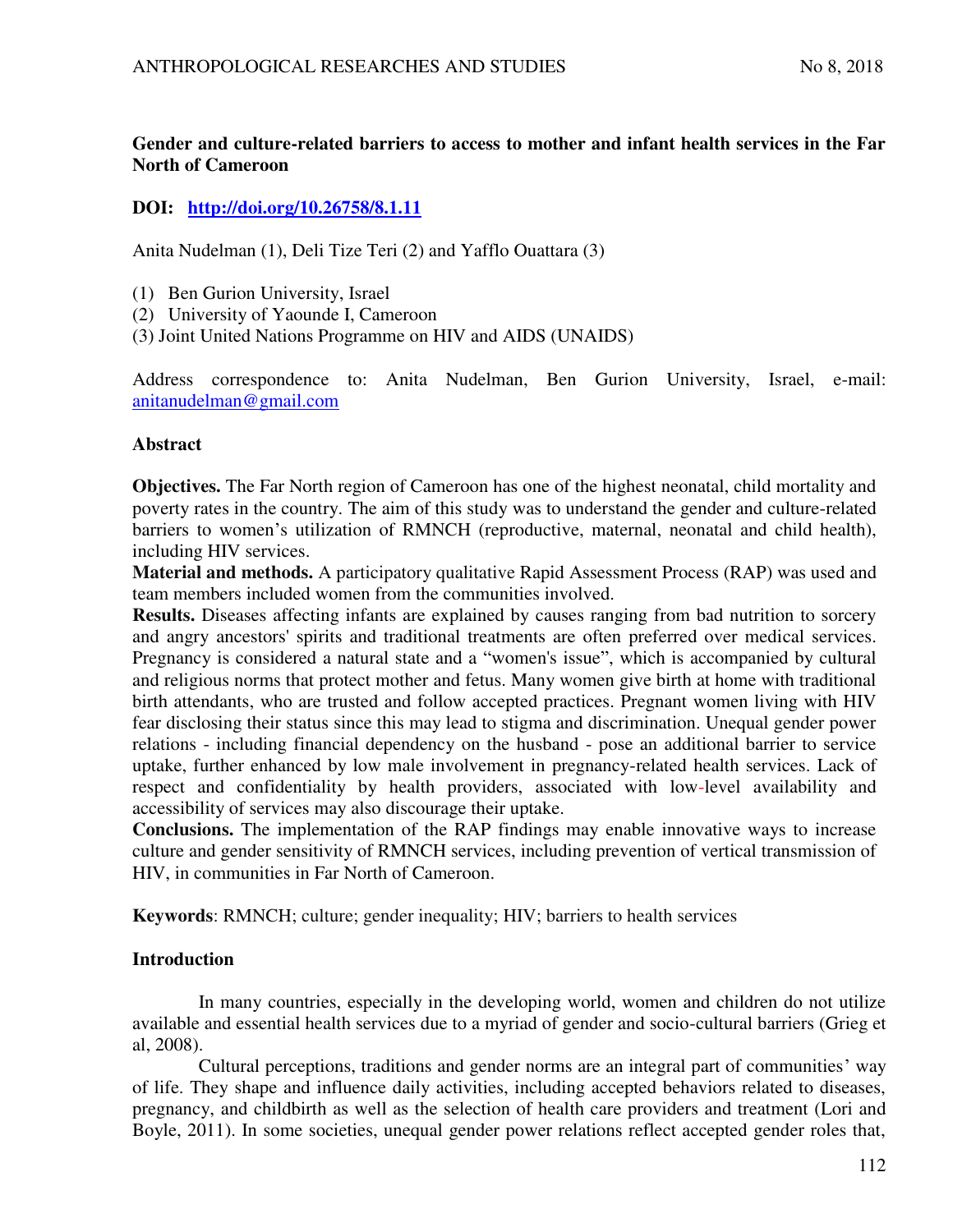combined with economic, political, and social factors, may pose serious barriers to access infant, child and maternal health services, including HIV related ones. For people living with HIV and AIDS (PLWHA), cultural barriers are further enhanced by the fear of stigma due to HIV disclosure and concomitant lack of support by partners, family, and community (Elwell, 2016; Gourlay et al, 2013).

Additional barriers to health services may arise from patient and provider's different cultural backgrounds, socio-economic and educational levels, and disrespectful attitudes and lack of confidentiality of some health providers (Karamagi et al, 2006). Among women living with HIV, these barriers are increased by the fear being stigmatized and discriminated against, thus deterring them from accessing specific health services (Painter et al, 2004; Reis et al, 2005). Furthermore, access to health services may also be influenced by their availability and accessibility, as well as by the quality of services available.

Maternal and infant mortality remain highest in developing countries due to barriers to utilization of health care (Cheptum et al, 2014), having hindered the Millenium Development Goals 4, 5 and 6, as well as mother to child transmission of HIV (United Nations, 2016).

This study was initiated by UNAIDS for the Sida/H4+ project (WHO, 2015) to accelerate the reduction of maternal, neonatal and infant mortality, as well as eliminating vertical transmission of HIV and reducing AIDS-related maternal deaths by half (UNAIDS, 2011). It focuses on the gender and culture related barriers to uptake of Maternal and Child Health services in the Far North Province of Cameroon, which holds a population of 3.8 million (approximately 18% of the national population), encompassing more than 50 different ethnic groups and religions such as Christianity, Islam, and Animism. The local economy is agro-pastoral, based in sustenance farming, with an incipient tourism industry which has decreased since 2014, due to the Boko Haram insurgency spilling into Cameroon from neighboring Nigeria (Rackley, 2017).

The study focuses on five-high need health districts in the Far North region: Maroua rural, Maroua urban, Guidigis, Moulvoudaye and Koza. These districts were selected due to their low coverage in health interventions, high proportion of home deliveries, low contraceptive prevalence rate, high neonatal and child mortality rates, and the highest prevalence of poverty in Cameroon (INS, 2011).

Maternal, infant and child health services are highly underused in this region, not only due to objective reasons but because they are often not gender and culture friendly (Bonono and Ongolo-Zogo, 2012). Thus, the exploration of culture and gender barriers to services could contribute to a more context-sensitive healthcare enhancement, as well as to the decrease of maternal and infant morbidity and mortality, including prevention of mother-to-child transmission (PMTCT).

### **Material and methods**

The Rapid Assessment Process (RAP) was the methodological approach chosen to understand the gender and culture related barriers to women's use of maternal and child services (including HIV ones) in three representatives sites within the selected health districts in the Far North region of Cameroon: Maroua (both urban and rural), Guidiguis and Koza. This method had previously been used in a similar study initiated by UNAIDS in specific sites in five high burden countries, most of them in Africa (Nudelman, 2013). The Rapid Assessment Process is an intensive team-based qualitative technique to quickly develop an understanding of a situation from the insiders' perspective (Beebe, 2004). Instead of extended fieldwork, it is based on intensive and participatory team interaction and multiple cycles of data collection followed by analysis (Scrimshaw et al, 1991). Therefore, the team trained for the project was entirely composed of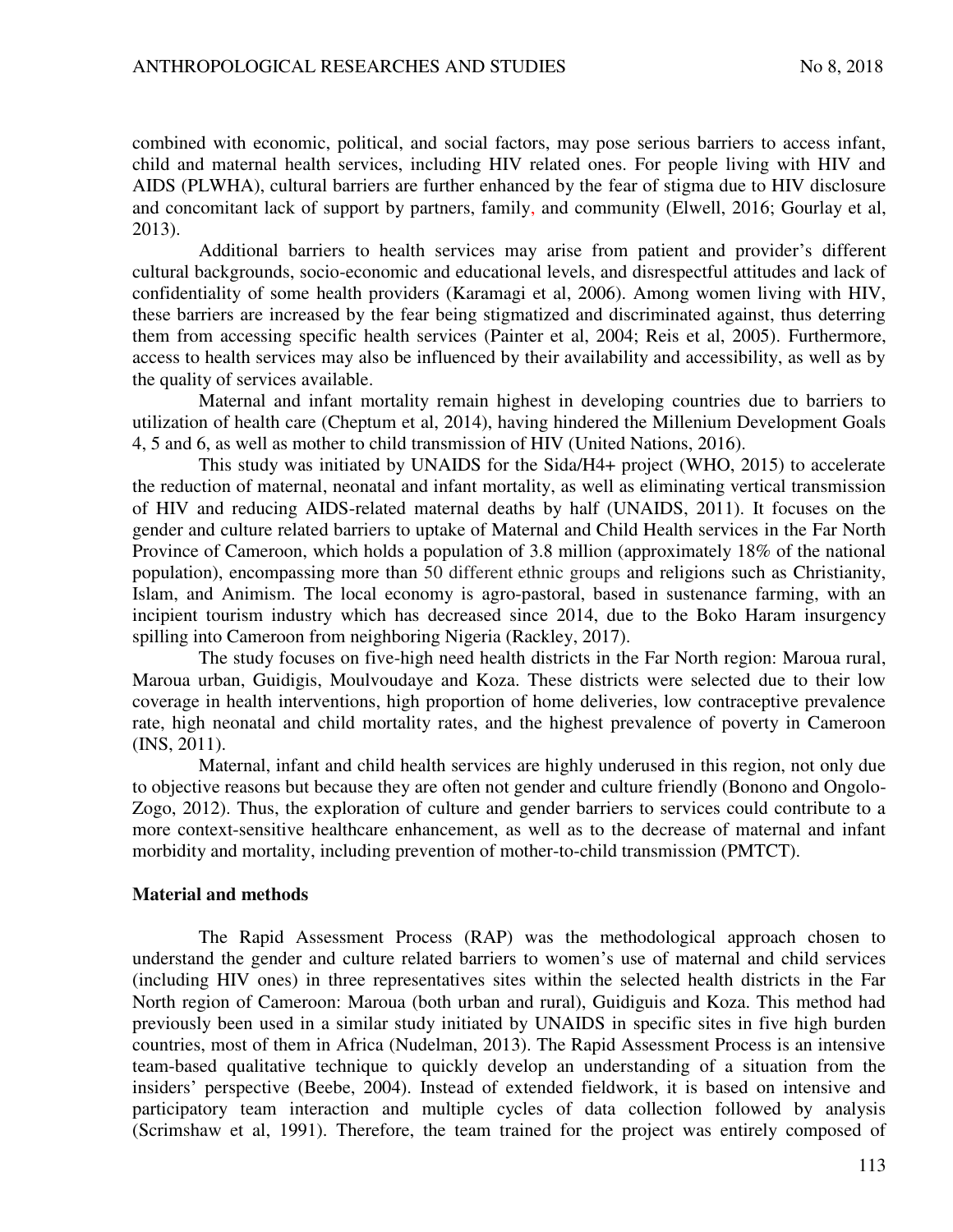members native to the Far North, and although some did not currently reside in the region, they had close ties to the communities assessed since they had all grown up there and returned frequently to see their families. The team included community women from the different sites whose insight and participation proved to be invaluable.

The ethnicity of the participants – including key informants and Focus Group Discussion members - varied across the RAP sites. In urban Maroua, the RAP included participants from heterogonous ethnic groups such as Peul, Kapsiki, Mousgoum, Guizigua, Kanouri and Moufou. In rural Maroua, the ethnicity of most participants was Guizigua and Moufou. In Guidiguis, participants were Toupouri and Massa, while the participants in Koza belonged to the Mafa ethnic group (Boutrais 1984).

The study focused on the barriers to services in selected sites and not on an in-depth study of specific ethnic groups since access to services was similar across them.

The purpose of the Rapid Assessment Process was to explore the barriers from women's and communities' perspectives in order to promote gender and culture-sensitive health services. Fieldwork was conducted in April 2014, encompassing 132 participants who were interviewed either in-depth or in focus group discussions. It included key informants (community leaders and health providers), pregnant women, mothers of small children (some living with HIV), male partners as well as other men from the community. The interview guides were culturally adapted by the research team and translated into Fulfulde, the local language in most of the rapid assessment sites. An additional 18 community members were interviewed informally.

### **Results**

### **Barriers to the use of maternal and infant health services, including PMTCT**

The access and utilization of health services were influenced by different barriers, which resulted from a combination of factors, such as poverty, a weak health system and socio-cultural barriers, including fear of stigma and discrimination related to HIV. In addition, certain traditional cultural perceptions may influence a woman's decision to attend a health facility for an antenatal visit or for childbirth (i.e. considering that it is natural to deliver at home), while gender also plays an important role in some of the aforesaid factors. For example, women may not disclose their HIV status for fear of abandonment, loss of economic support, emotional and physical abuse, and discrimination (Medley et al., 2004). The findings will be presented in 5 categories: (1) Barriers related to socio-cultural perceptions; (2) Barriers related to gender roles and low male involvement; (3) Barriers related to perceptions of health services and providers; (4) Fear of disclosure, stigma, and discrimination and (5) Lack of resources, poor infrastructure, and poverty

### **1. Barriers related to socio-cultural perceptions Barriers related to the perception of diseases**

The rapid assessment's findings indicate that wide-spread diseases affecting infant morbidity and mortality are often explained by causes that range from bad nutrition to sorcery. In general, treatments for these diseases in the different communities range from auto-medication to traditional practices, according to the perceived illness causation, with official health services as the last option.

Some diseases, such as *tandaw* (a type of mycoses) and *bedel* (a stomach disease), are believed to be caused by angry ancestors' spirits due to lack of sacrifices in their honor nowadays: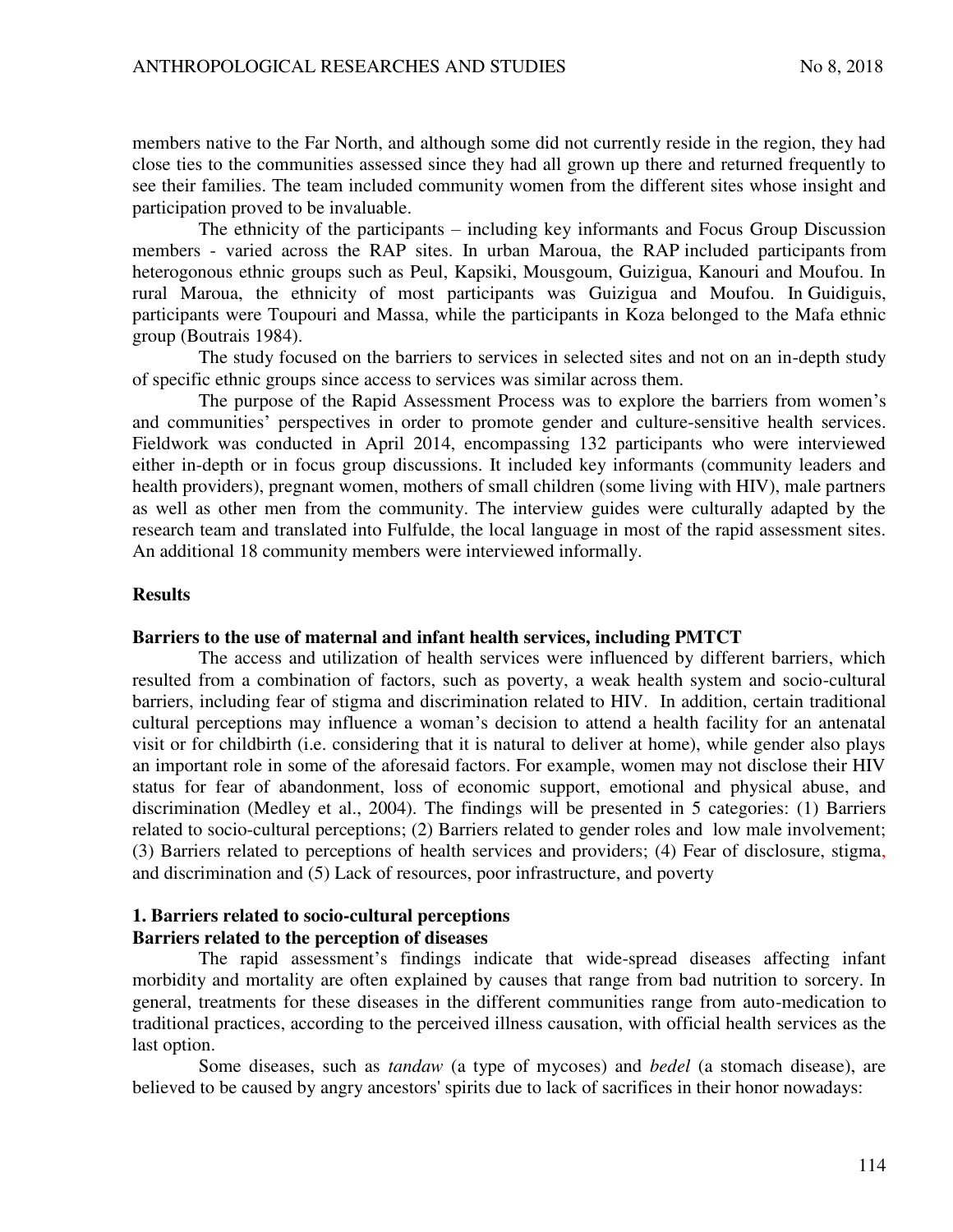*"Before, we used to sacrifice cocks (roosters) next to the water source in the mountain so that it would not dry up; or we cracked eggs instead. But, for a few years already, this rite has not been kept."* (Male FGD, rural Maroua)

Therefore, it is believed that if children suffering from *bedel* go to a hospital, the disease may get worse and even cause death, since according to the community's perceptions, *bedel* does not like injections or white man's treatment and only requires sacrifices or scarification.

Among some of the communities assessed, malaria is believed to be caused by eating raw vegetables, millet stems, and sour milk:

"*At the beginning of harvest season, the children here eat many millet stems. There is a type of wild millet which has a sweet stem-like sugar cane, called "tchibe" or "lewlewa" amomg the Kapsiki. Parents cultivate them and often sell them in the village or the market. Among us, the harvest season of these stems is always accompanied by malaria epidemics."* (Woman, urban Maroua)

Considering the aforesaid, malaria is often perceived as a regular seasonal disease that can be treated and will eventually pass, and thus it is not considered necessary to access a health facility:

*"In this village, there are traditional healers who are very efficient; if you have simple malaria, they give you a medicine and you are cured." (*Male FGD, rural Maroua)

Although many participants are aware that malaria is transmitted by mosquitoes, nets may not be used due to the belief that they are sprayed with toxic materials or that they are distributed by the white man to kill black people, a belief which is also common to some perceptions of the origin of HIV in Africa (Rodlach, 2006).

# *"What is given free of charge, is surely harmful (so beware and do not use it)."* (Woman living with HIV, Maroua)

Knowledge and perceptions of HIV/AIDS vary across the different sites, and this disease was practically unknown in some remote rural areas. Nevertheless, local names for the disease both reflect and influence cultural perceptions of HIV. For example, it is often referred to as "plastique", which is also an incurable disease that kills animals (through slow waste and diarrhea) that is believed to be caused by eating plastic or "leda". In addition, beliefs about HIV's origins and modes of transmission, such as being caused by sorcery or a punishment from God, tend to reinforce fears and stigma, while posing barriers to service access:

*"The disease is the consequence of the sins and the sign of the end of the world. In fact, diseases and disasters are an announcement or the signal of Islam's prophecy. Allah will not change as long as the community does not change its ways."* (Imam, Maroua)

These beliefs also pose barriers to attending an antenatal consultation or "kilo", which participants usually equal to testing for HIV since it is a standard practice to test all women during antenatal consultations (ANC).

Considering the widespread perceptions and beliefs related to HIV, culturally-appropriate treatments are often preferred over the modern anti-retroviral one and may include Christian and Muslim prayers, as well as the use of traditional medicine.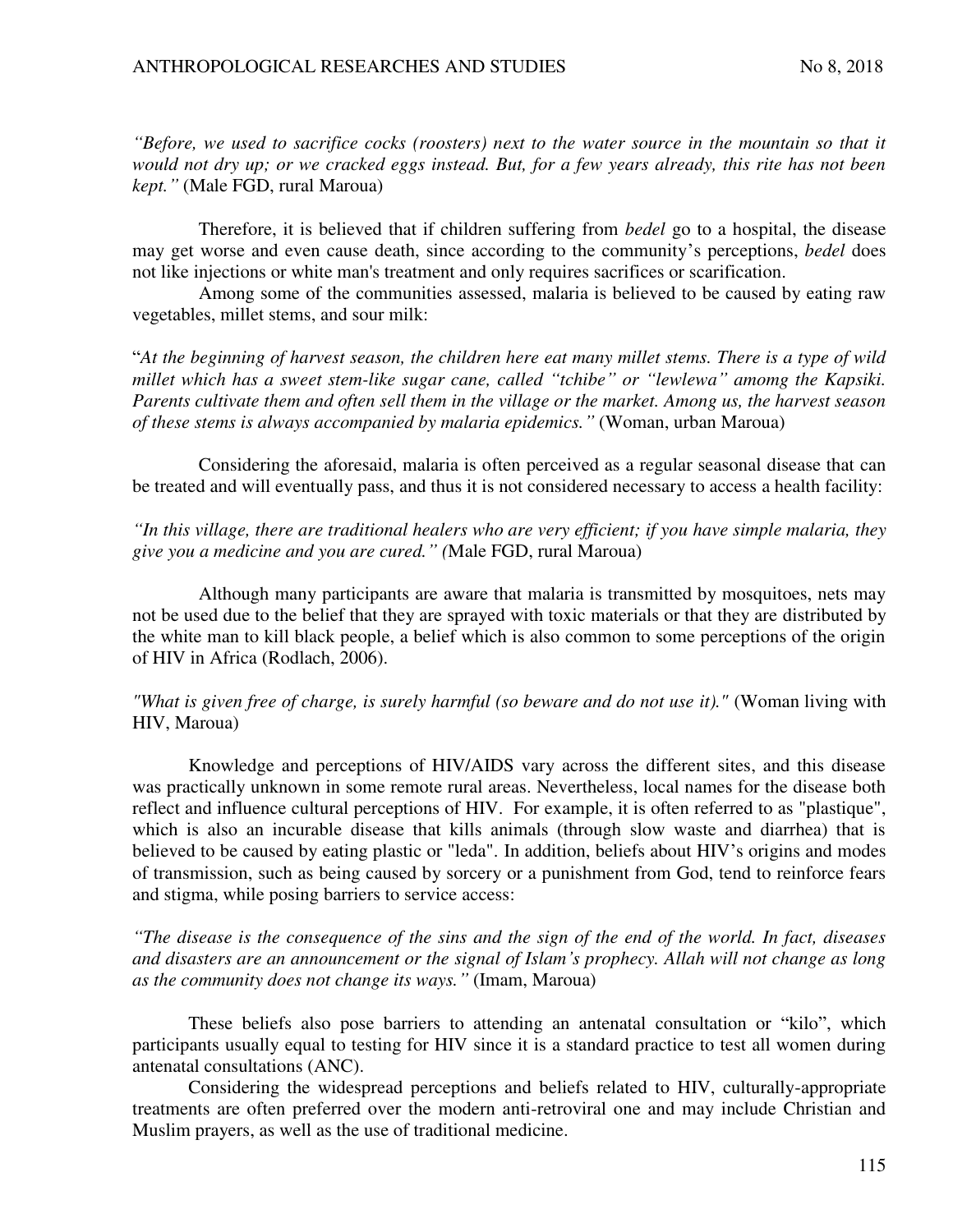For some Christian revival Churches, the treatment is through prayers. Thus, the faithful can obtain a cure to HIV through their belief and confidence in God:

*"I know two sisters in Christ who were found to be HIV positive. They belong to our Church. The Church's faithful fasted and prayed for them for days. After that, they were tested again three times, and at the end the result became negative."* (Female FGD, urban Maroua)

# **Barriers related to perceptions of pregnant women and childbirth**

Pregnancy is viewed as a natural state, a "benign disease", and considered a women's issue. Many cultural and religious norms must be kept during pregnancy in order to protect the mother and the fetus from dangers, mostly concerning nutrition and behavioral taboos. Such practices do not necessitate the use of health services:

*"A pregnant woman should not eat large lizards (varanus), locusts and certain other animals such as rabbits. According to the tradition, the newborn child can look like the animal the mother ate or it will make the child very thin."* (Woman, Guidiguis)

Regarding pregnant women living with HIV, some of them felt ashamed and feared to disclose their status since they may be considered immoral and irresponsible by community members because their babies will inevitably be born HIV positive and will probably die soon after birth:

*"A pregnant woman who is seropositive is a criminal because her days are numbered. She will die and abandon her baby."* (Man, rural Maroua)

In addition, women living with HIV are often rejected and even isolated, especially in polygamist families:

# *"People keep away from me. When I prepare food, the neighbors and even my brothers tell their children not to eat my food."* (Woman living with HIV, Guidiguis)

Modern family planning is not a developed maternal service in the region, with the exception – to a limited extent – of Maroua city. In a society where children (especially boys) are highly valued and considered a sign of richness, it is usually the man's prerogative to decide on this issue. Nevertheless, traditional ways of spacing children exist, involving "marabous" (traditional healers) and some traditional birth attendants:

*"I can hinder a woman from (getting pregnant) giving birth for some years, but it depends on couple agreeing to this. If a woman comes to see me with her husband to space out their children, I will do it!"*(Traditional birth attendant, Koza)

# **2. Gender roles and low male involvement**

In line with culturally accepted gender role norms and expectations, a woman is expected to be subservient, and socially and financially dependent on her husband and in-laws. Thus, unequal gender power relations can pose a significant barrier to maternal health services, considering that the husband is traditionally the main decision-maker in the family and his consent is required for a woman to access them. Men may oppose antenatal visits due to a combination of factors, such as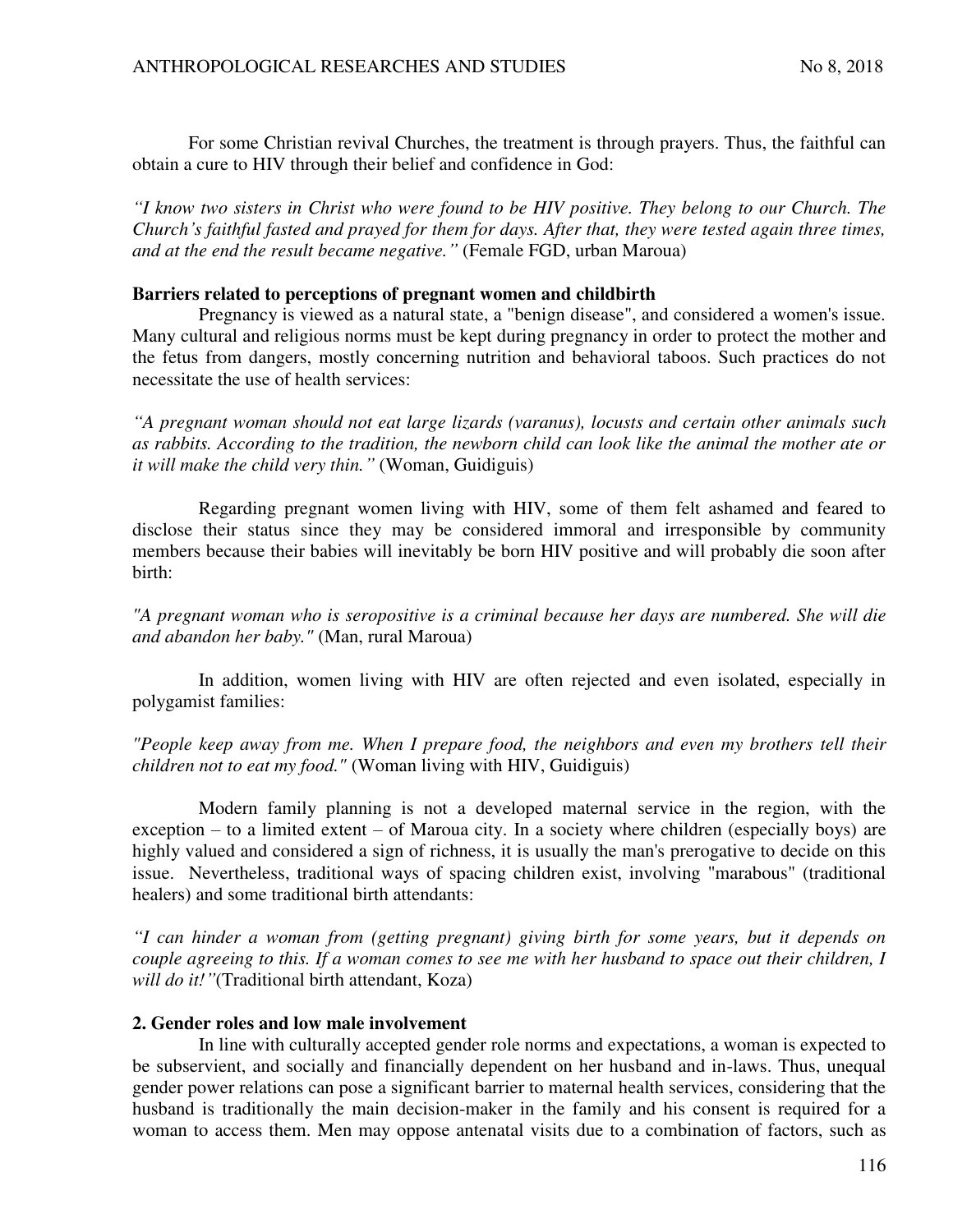lack of gender and culture-appropriate treatment at a health facility, where male nurses treat Muslim women (and may also see them naked):

*"Yes some Muslims do not accept that the men (male nurses) handle their wives. But it is not the religion or the Islam which forbids, it is the men themselves who are against it. In order to solve this problem, we have created a maternity clinic here in Bamaré quarter and we have female nurses."* (Religious authority, Maroua)

These barriers can be further reinforced by lack of trust in the efficacy of the services, as well as the unwillingness to spend money on transport, which is a husband's prerogative in the patriarchal family structure in this region:

*"…for example, I asked my husband for money, he refused. I wanted to trade (in order to get money for transport) he also refused. So with what can I go to the antenatal consultation?"* (Pregnant woman, urban Maroua)

 If a woman disobeys her husband, she may be at risk of physical or emotional abuse and even abandonment:

*"One night, I was beaten by my husband because I had suggested going to the kilo (antenatal consultation). As my husband knew that I would then ask him for money for the kilo, he began to beat me."* (Female FGD, rural Maroua)

HIV was also found to have a gender connotation, since it is considered a female disease, mostly transmitted by women:

*"Women refuse to get tested here in the Far North because they are afraid to find out their status. Women are often accused of being the vector that transmits the disease. Therefore, if a woman decides to be tested, she will be afraid of stigma. If she finds out that she is seropositive, she is forced to hide her status to avoid being divorced."* (Woman living with HIV, urban Maroua)

Male partners' limited participation in issues related to pregnancy and childbirth, both at home and during women's visits to health facilities, poses an additional barrier that may discourage service uptake – including PMTCT. This is strengthened by the widespread perception that issues related to pregnancy and childbirth are "women's business" (which is an accepted gender role). Furthermore, some men refuse to get involved due to fear of social embarrassment, since a man who accompanies his wife may be viewed in a negative way by the community and considered "a man dominated by a woman". Thus, men often discourage maternal and HIV service uptake or do not provide their wives with the necessary emotional and logistical support.

A different view was expressed by a health provider in urban Maroua, who suggested that if men got involved, maternal health service utilization might increase:

*"Men should become aware that the hospital is a good thing, otherwise the women will not change. It is the man who decides and if he asks his wife do some thing or other, she will do it (related to pregnancy, etc.). If men join women, things will work out".*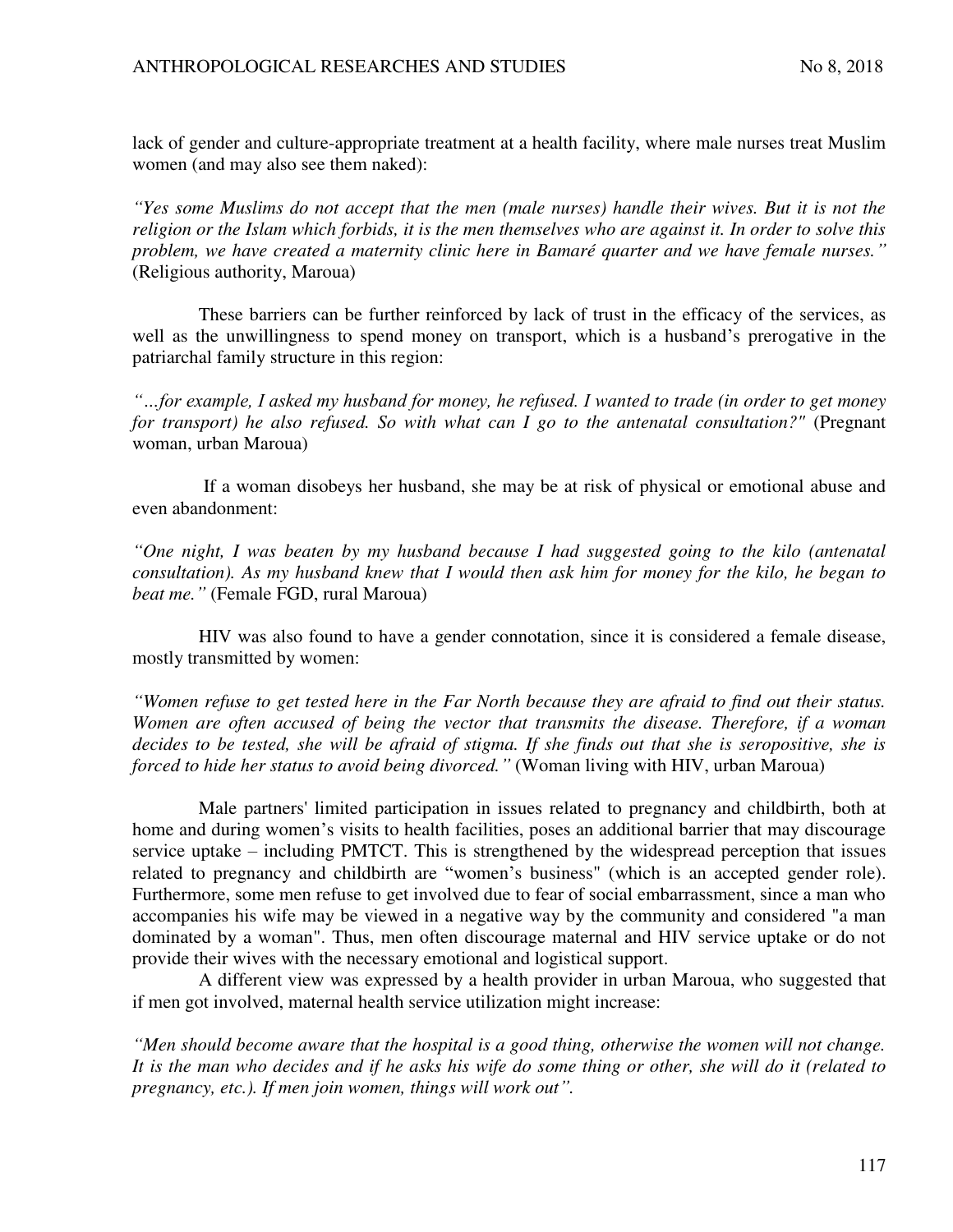# **3. Barriers related to perceptions of health services and providers**

The adherence to cultural norms and beliefs that may conflict with medical treatment is sometimes reinforced by mistrust of health providers, further discouraging visits to healthcare facilities. Thus, women often prefer to continue with traditional birth practices:

*"Women are used to delivering their babies well at home; so, the community does not see the importance of going to a hospital."* (Health provider, Koza)

*"I never go to the hospital for delivery. I do it like going to the toilet (squatting) and I deliver. Why is it important to go to the hospital?"* (Woman, Guidiguis)

*"A long time ago, a 'Mitsekar' Mafa clan ancestor declared that the (clan's) daughters must give birth at home; following the death of a pregnant woman due to exhaustion on the long way to give birth in the hospital. Since his message, some families continue to give birth at home to avoid a curse (from the ancestors) to befall their families."* (Female FGD Koza)

Although sometimes antenatal services were encouraged by providing incentives and small gifts to women, they are not consistently used, except in case of emergencies. Even women who attend antenatal consultations tend to give birth at home, assisted by traditional birth attendants (TBA), who are familiar and well-respected members of the communities, follow socio-cultural norms, and are trusted.

Health services in some rural areas are almost inexistent or can be very distant. In urban areas, many women prefer private facilities to government ones because of the quality of services and the friendlier attitudes of the health providers:

*"At the central hospital, there are no chairs for us to sit on! The women are (waiting) in the sun and nurses do not even look at you!"* (Woman, urban Maroua)

This is further compounded by previous experiences of being badly treated while accessing modern maternal services. Some pregnant women indicated that they were not treated respectfully or were often insulted, increasing the barriers to services:

*"Nurses mock women here in Koza. They often say: 'we are going to operate a bull' to describe a pregnant woman who has a big body or 'we are going to operate a goat' to describe a pregnant woman with complications."* (Traditional village chief, Koza)

*"Male nurses sometimes laugh (mock) at the nudity of the women who come to give birth in the hospital. After the delivery, they stay to discuss and to describe what her genitalia looks like. The professional secrecy is not guaranteed! They report everything they see in the village. That is why some women do not go to the hospital."* (Woman, Guidiguis)

Thus, negative attitudes furthered by lack of respect and confidentiality by certain health providers - mainly in public health facilities - pose a major barrier to maternal services in some communities. Naturally, women turn to traditional birth attendants, who are more familiar and supportive.

Although antenatal and natal services have a low utilization rate in the Far North Region, postnatal ones are accessed more frequently. These services enable mothers to obtain vaccination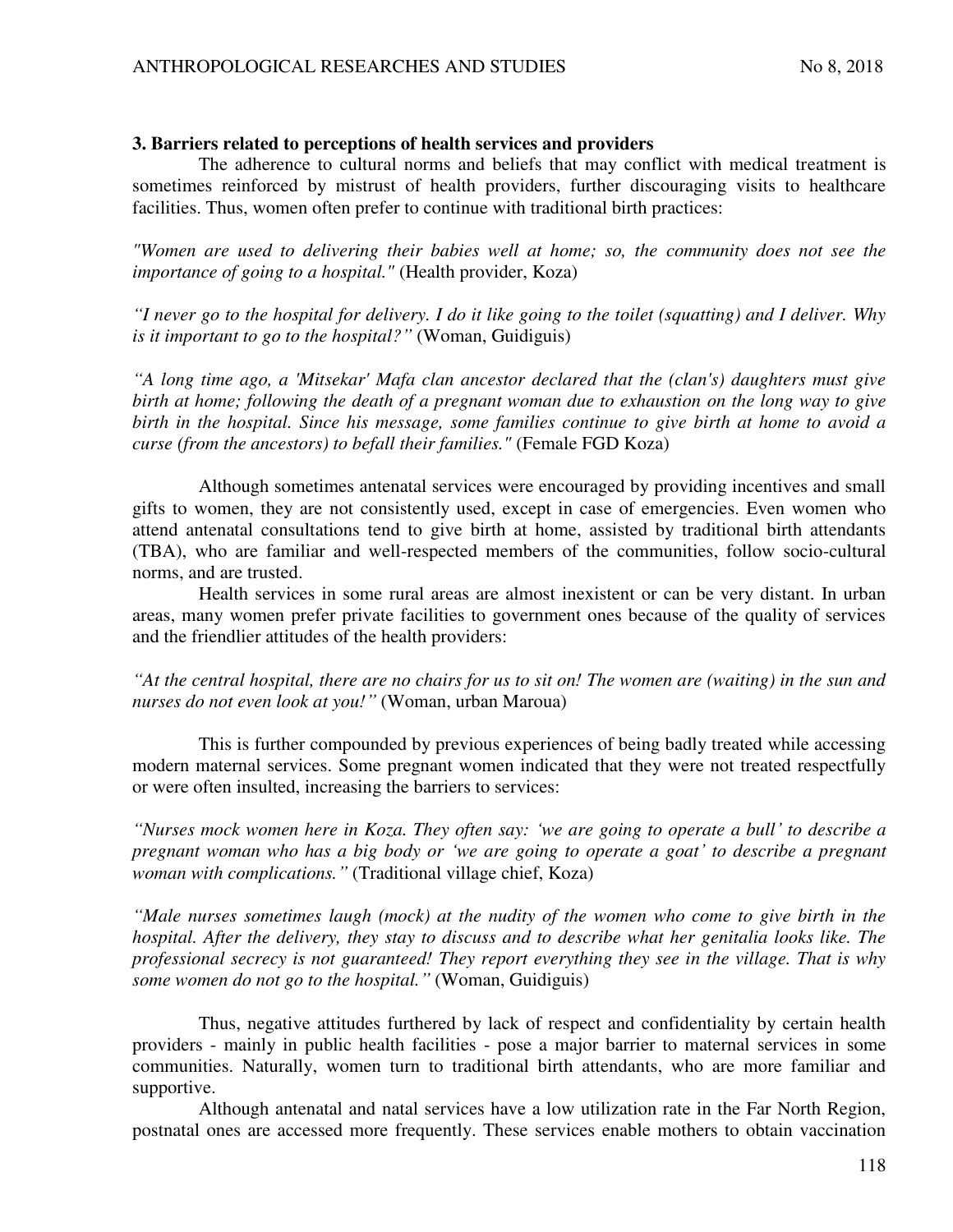carnets, as well as birth certificates for their babies (necessary for benefits and bureaucratic issues, such as registration for school).

### **4. Fear of disclosure, stigma, and discrimination**

Women usually become aware of their HIV status when they attend antenatal consultations or give birth since testing for HIV is a standard procedure. The test results are sometimes disclosed without counseling or in insensitive ways, by informing a woman: "You have AIDS", which can further increase her fears and distress.

Social stigma is the main cause due to which participants living with HIV failed to disclose their status to their partners, families and other community members. Women living with HIV generally faced more barriers to treatment than males, due to cultural perceptions of gender roles that tolerate male, but not female infidelity:

*"If a man gets infected with AIDS, the community considers he did it because he succumbed to temptation. But if it is a woman, it is a sin because she does not have the right to do things out of wedlock."* (Religious Authority, urban Maroua)

The fear of gossip and disclosure is particularly difficult for women, who may fear violence or abandonment by their partners if their HIV status is revealed:

*"A woman is much more exposed (than men) to the whispers (gossip) of the people around her."* (Woman, urban Maroua)

This barrier is further enhanced since pregnant women living with HIV- as well as their male partners - fear that their status may be revealed if they are seen attending a specific health facility that is associated with HIV. For instance, in some health districts, maternal services are exposed to the public, so women who come to be tested for HIV are received in groups in open spaces, without respecting their privacy:

*"When we pass on the road, we see the women under the shed in the hospital. The women don't want people to know that they came for the "kilo" (testing) in a place like an ANC or a health center that symbolize HIV positive."* (Woman, Koza)

Women living with HIV are sometimes also stigmatized by health providers. A few were offensive towards people living with HIV who came to collect their antiretroviral medicines:

*"Because patients get impatient while waiting for services, she (a nurse) told us in a loud voice: 'it is not me who sent you to get AIDS'. That shamed us and discouraged others to come and get their medicine. Fortunately, she was chased away from the hospital."* (Woman. urban Maroua)

Thus, negative attitudes and the breaches of confidentiality by some health providers can pose a strong barrier for women living with HIV to attend health facilities. Furthermore, the distribution of antiretroviral medicines often tends to be irregular, with people living with HIV being shuffled from one health center to another. This results in a loss of time and resources while increasing the visibility of women living with HIV (and concurrently their stigmatization), as well as their negative perception and their utilization of HIV services.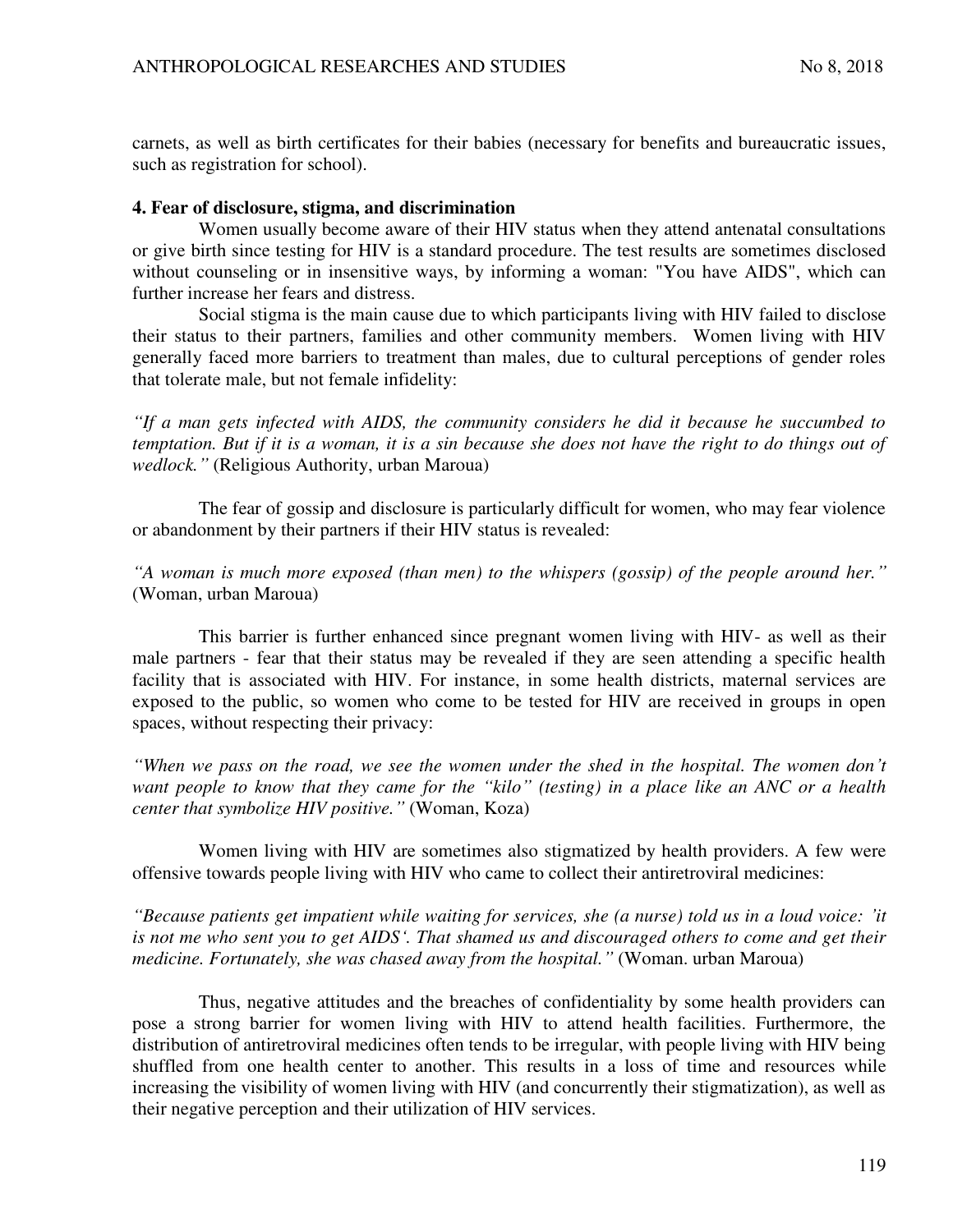In many communities, there was little information about vertical transmission of HIV or PMTCT treatment, with most exceptions in Maroua city.

# **5. Lack of resources, poor infrastructure, and poverty**

Participants' financial constraints pose a barrier to access maternal and HIV health services and are also associated with the low level of services available and the shortage of trained personnel and medicines. Some women complained of visits to undersized, underequipped, and understaffed health facilities, in which services were not adequate. In certain remote areas, the complete lack of availability of services led to increased difficulties in travel and additional expenses:

*"The reason people refuse to go to the hospital is the lack of financial means … the high cost of the antenatal consultation limits their attendance, since here women are not emancipated enough to create jobs and provide for their own needs."* (Female FGD, woman, urban Maroua)

For women in some villages in rural areas, the distance to the nearest basic health facility ranged from 15 km to 35 km, posing an objective barrier that is further enhanced by poverty (estimated at 41% of the population in this region):

*"Here in Ngarmace, we are 10km away from Torock, 24km from Guereme and 19 km from Guidiguis. Do you realize that a pregnant woman risks giving birth on the way! So why not use a traditional midwife (instead)?"* (Pregnant woman, Guidiguis)

When considering HIV health services, availability, and accessibility is often critical for testing and treatment, including PMTCT:

*"(HIV) tests are not always available... And when we got the tests they were already outdated. When the woman you advised to do the screening finds that the test is not available, it becomes difficult for her to come back tomorrow and she will not come... and many women who attend ANC remain in the village without being tested."* (Health provider, Koza)

Some participants recalled better times, when mobile services outreached their distant communities and they did not have to walk or to travel long distances:

*"In the past, there were doctors who came to do the kilo (antenatal consultation) for the women here in the village. They used to do it in my house; but for a long time now, they are not coming anymore." (Village chief, rural Maroua)*

In addition, people are often faced with the dilemma of having to choose between allocating funds for basic food or for covering travel expenses to a health facility, which can result in an additional barrier to service utilization.

*"Instead of spending more than 10 000 F in the hospital, we can give birth for 1500 or 2000 F. The rest of money can help us to feed them."* (Woman, Koza)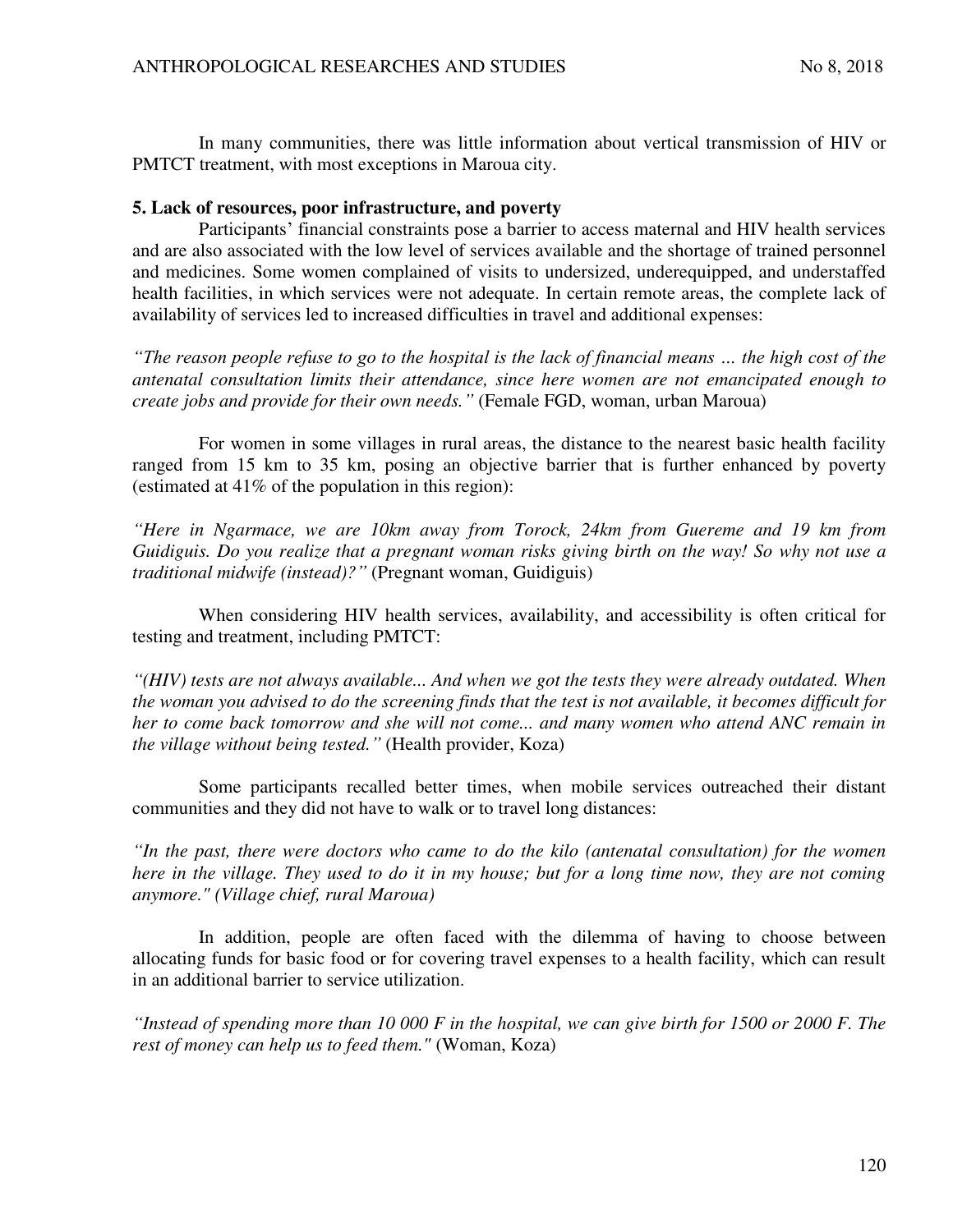### **Discussions**

Cultural perceptions, beliefs, and practices, as well as gender inequality, still pose a challenge to child, maternal, and HIV services in many African countries (Cheptum, 2014), notwithstanding the advances made by Millennium Development Goals (United Nations, 2016). These are further compounded by socio-economic factors and others related to health facilities factors, posing significant barriers to service utilization.

In the Far North of Cameroon, some diseases that affect children are considered seasonal or related to supernatural causes and are treated at home or by traditional healers, sometimes delaying essential medical treatment, as in the case of malaria (Makundi et al, 2006).

Pregnancy and childbirth are often managed at home (USAID and MCHIP, 2012) since they are considered natural processes of the life cycle. Thus, traditional birth attendants are often preferred since they are respected members of the community, share cultural norms and beliefs, and are considered more supportive than providers in health facilities (Lori and Boyle, 2011; Kaombo, 2013). In addition, beliefs related to HIV (Dickinson, 2013), such as it being caused by witchcraft or divine punishment, are still widespread (Rodlach, 2006). Considering the aforesaid, access to maternal health services in general, as well as to specific HIV ones, such as prevention of vertical transmission, may often be discouraged (USAID and MCHIP, 2012; Ganlel et al, 2015).

Gendered roles regarding maternal health are clear-cut (Godlove et al, 2010). However, although pregnancy and childbirth are perceived as women's responsibility, usually a woman must obtain her partner's consent in order to access maternal and HIV care, due to traditional social structures that reinforce gender inequality (Grieg et al, 2008). Considering that partner support is essential for antenatal consultations and especially for prevention of vertical transmission, low male participation continues to pose a serious barrier to the utilization of these health services (Gourlay et al, 2013).

Women living with HIV experience higher levels of stigma than men and may be blamed for bringing the disease into the family, as they are usually the first person in a family to find out their status when tested during ante-natal consultations. Many women fear disclosing their HIV status to their husbands since this may lead to violence, abandonment and divorce (One in nine Campaign, 2012), thus affecting their access to services (Moges, 2009). In addition, some women indicated that if they were seen at a facility with HIV services, community members would suspect them of living with HIV, which could lead to gossip and discrimination, thus further discouraging them from accessing services, including PMTCT.

Lack of trust of health services was attributed to a combination of factors. Health providers are often identified with modern medicine, which is not widely used in some communities that still foster traditional perceptions and beliefs. Consequently, misunderstandings, wariness, and mistrust are inevitable (Bohren et al, 2014). This can be enhanced by the negative attitudes and behavior of some health providers, as was noted by women living with HIV, who suffered from discriminatory treatment and breaches of confidentiality, thus increasing their fear of disclosure through service utilization (Famaroti, Fernandes and Chima, 2013; Karamagi et al, 2006).

In addition to the barriers mentioned, objective factors such as poverty, availability, and accessibility to the child, maternal, and HIV health services contribute to their low uptake in the region. Concurrently, the distance to these facilities may be aggravated by bad infrastructure, lack of transport, and the costs and time involved in traveling (Tize Teri, 2016), further affecting women's mobility, which is already limited by accepted cultural norms and gender power relations (Grieg et al, 2008).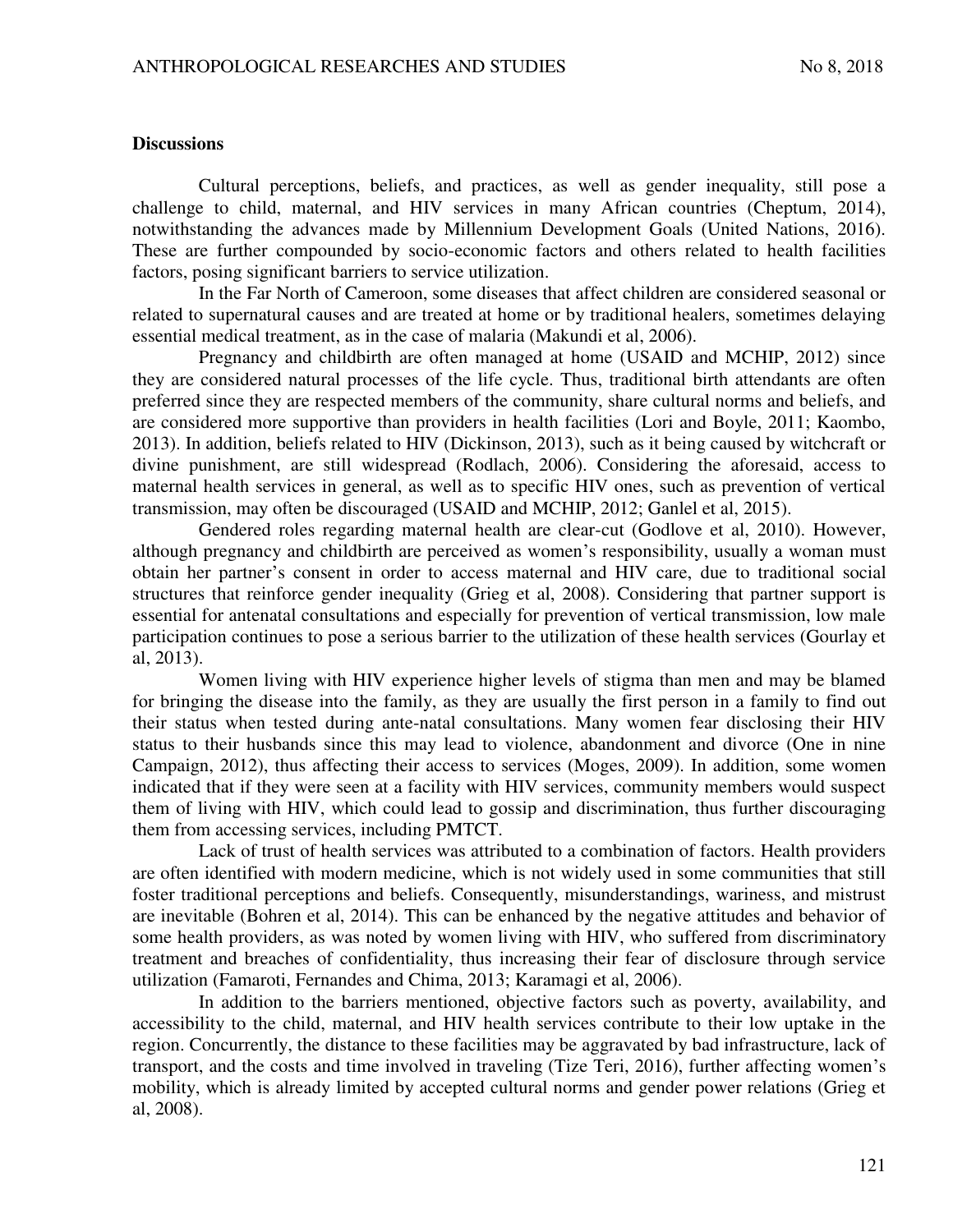### **Conclusions and recommendations**

The study highlighted the need for gender and culture transformative approaches to overcome barriers to maternal and child services in the Far North Region of Cameroon, including prevention of vertical transmission (Nudelman, 2013). Sensitization and awareness campaigns should target the main diseases that affect maternal and infant health. Issues related to pregnancy, childbirth and gender equality, as well as stigma and discrimination, may be better addressed through innovative techniques while encouraging active community participation. These may include: community theatre, peer training, activities in churches and football clubs, as well as interactive radio programs in local languages.

At the same time, ongoing health provider sensitization is essential to enhance culture and gender sensitive health care. Implementing a task shifting process (WHO, 2008) could reduce the overburden of health providers and extend health services to more remote areas. Thus, training of and collaboration with traditional birth attendants could have a significant impact on maternal health in the region (Kaombo, 2013), in addition to a more active involvement of community health liaisons (Nudelman and Tezi Teri, 2014).

Male engagement in maternal and HIV services should also be encouraged, while taking into account traditional gender and socio-cultural issues (Godlove et al, 2010). Finally, empowering women from the different communities in the region - including women living with HIV - through capacity building, could enable their participation in health care services, while fostering gender equality and contributing to stigma reduction and to health service uptake (Mothers-to-mothers Uganda, 2016). Considering the objective barriers mentioned such as accessibility, reinstatement of mobile clinics could bring the maternal and HIV services closer to remote communities.

The implementation of the findings and recommendations of this rapid assessment may contribute to the enhancement of health care in culture-specific contexts in the Far North province of Cameroon. Consequently, it may reduce morbidity and mortality, as well as eliminate new HIV infections among children in the region while also sustaining their mothers' health and well-being (UNAIDS, 2015).

# **Bibliography**

- 1. Beebe, J., 2004. Rapid Assessment Process, *Encyclopedia of Social Measurement*, SOME-00562, pp.1-7.
- 2. Bohren, M.A., Hunter, E.C., Munthe-Kaas, H., Souza, J.P., Vogel, J.P., and Gülmezoglu, A.M., 2014. Facilitators and barriers to facility-based delivery in low- and middle-income countries: a qualitative evidence synthesis. *Reproductive Health,* 11(1), pp.71. Available at: <http://www.reproductive-health-journal.com/content/11/1/71>[Accessed 18 August 2017].
- 3. Bonono, R.C. and Ongolo-Zogo, P., 2012. *Optimizing the use of antenatal care services in Cameroon*. Centre for Development of Best Practices in Health-Central Hospital Yaoundé, Cameroon.
- 4. Boutrais, J., 1984. *Le Nord du Cameroun: des hommes, une région*. Paris: ORSTOM.
- 5. Cheptum, J., Gitonga, M., Mutua, E., Mukui, S., Ndambuki, J. and Koima, W., 2014. Barriers to Access and Utilization of Maternal and Infant Health Services in Migori, Kenya, *Developing Country Studies* 4 (15), pp.48-52.
- 6. Dickinson, D., 2013. Myths or theories? Alternative beliefs about HIV and AIDS in South African working class communities, *African Journal of AIDS Research*, 12(3), pp.121-130, DOI: 10.2989/16085906.2013.863212.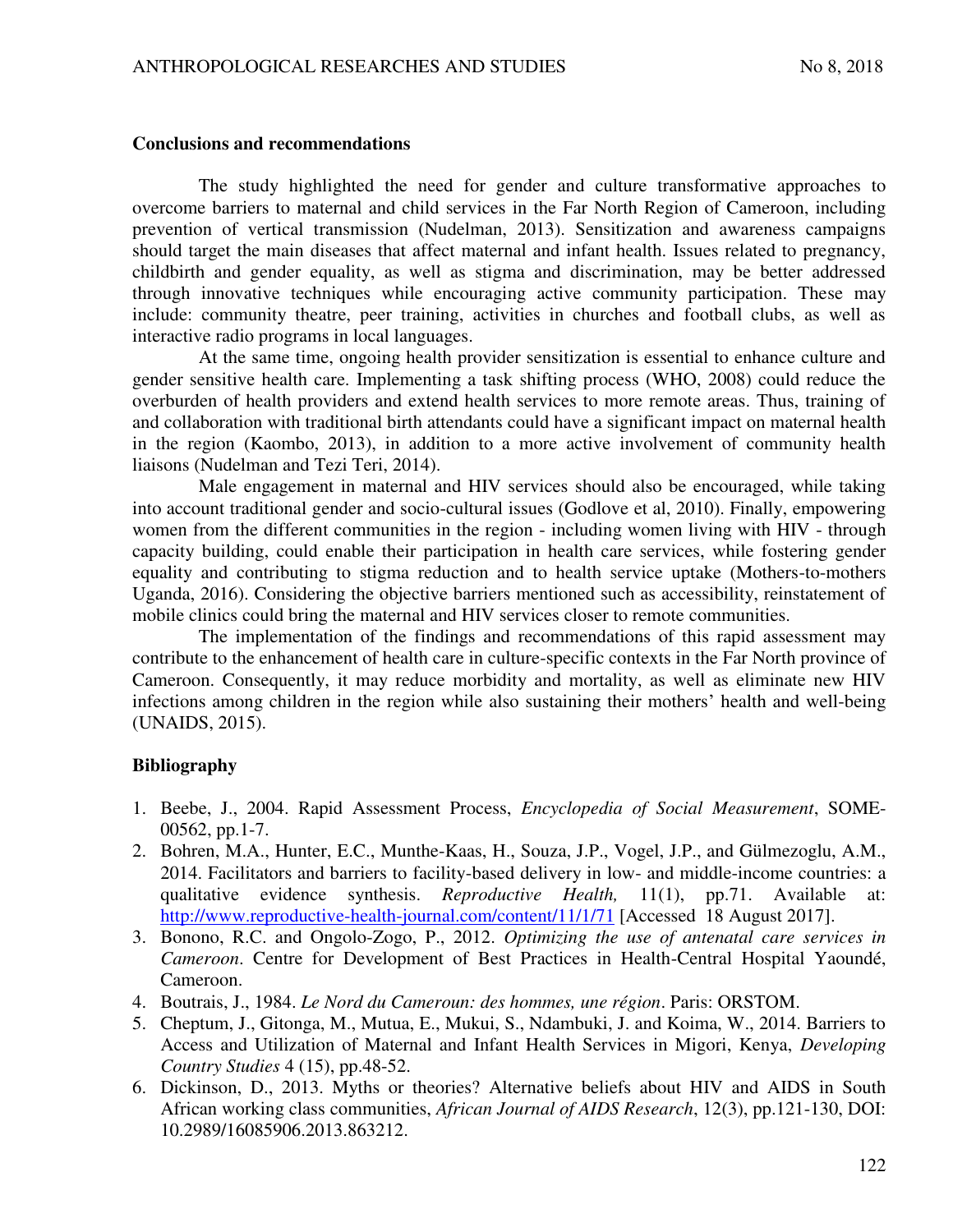- 7. Elwell, K., 2016. Facilitators and barriers to treatment adherence within PMTCT programs in Malawi. *AIDS Care*, 28(8), pp.971-975.
- 8. Famaroti, T.O., Fernandes, L., and Chima, S.C., 2013. Stigmatization of persons living with HIV/AIDS by healthcare workers at a tertiary hospital in Kwazulu-Natal, South Africa: a crosssectional descriptive study. *BMC Medical Ethics,* 14(Suppl. 1), pp.56. Available at: <https://doi.org/10.11.86/1472-6939-14-51-56>
- 9. Ganle1, K.J., Otupiri., E., Parker, M. and Fitzpatrick, R., 2015. Socio-cultural Barriers to Accessibility and Utilization of Maternal and Newborn Healthcare Services in Ghana after Userfee Abolition. *International Journal of Maternal and Child Health*, 3(1), pp*.*1-14.
- 10. Gourlay, A., Birdthistle, I., Mburu, G., Iorpenda, K. and Wringe, A., 2013. Barriers and facilitating factors to the uptake of antiretroviral drugs for prevention of mother-to-child transmission of HIV in sub-Saharan Africa: a systematic review*. Journal of the International AIDS Society,* 16(1):18588.
- 11. Grieg, A., Peacock, D., Jewkes R., and Msimang, S., 2008. Gender and AIDS: Time to Act. *AIDS* 22 (Suppl. 2), S35-S43. Available at: [https://journals.lww.com/aidsonline/fulltext/2008/08002/Gender\\_and\\_AIDS\\_\\_time\\_to\\_act.7.asp](https://journals.lww.com/aidsonline/fulltext/2008/08002/Gender_and_AIDS__time_to_act.7.aspx) [x](https://journals.lww.com/aidsonline/fulltext/2008/08002/Gender_and_AIDS__time_to_act.7.aspx) [Accessed 10 July 2017].
- 12. Kaombo, A.J., 2013. Impact of training traditional birth attendants on maternal mortality and morbidity in Sub-Saharan African countries. *Tanzania Journal of Health Research*, 15(2), pp.134-142.
- 13. Karamagi, C.A.S., Tumwine, J.K., Tylleskar, T., and Heggenhougen, K., 2006. Antenatal HIV testing in rural eastern Uganda in 2003: incomplete rollout of the prevention of mother-to-child transmission of HIV programme, *BMC International Health and Human Rights*, 6(6), doi:10.1186/1472-698X-6-6.
- 14. Lori, J. R., and Boyle, J.S., 2011. Cultural Childbirth Practices, Beliefs, and Traditions in Postconflict Liberia. *Health Care for Women International*, 32(6), pp.454–473.
- 15. Makundi, E.A., Malebo, H.M., Mhame, P., Kitua, A.Y. and Warsame, M., 2006. Role of traditional healers in the management of severe malaria among children below five years of age: the case of Kilosa and Handeni Districts, Tanzania. *Malaria Journal*, 5:58. Available at: <http://www.malariajournal.com/content/5/1/58>[Accessed 12 July 2017].
- 16. Medley, A., Garcia-Moreno C., McGill, S. and Maman, S., 2004. Rates, barriers and outcomes of HIV serostatus disclosure among women in developing countries: Implications for prevention of mother-to-child transmission programmes, *Bulletin of the World Health Organization*, *82*(4), pp.299-307.
- 17. Moges, G., 2009. *Factors Influencing* Utilization of PMTCT Services in Addis Ababa, Ethiopia, 45th*International Course in Health Development,* KIT (Royal Tropical Institute), Free University, Amsterdam. Available at:
	- <http://www.bibalex.org/search4dev/files/351971/185326.pdf>[Accessed 15 July 2017].
- 18. Nkuoh, G.N., Meyer, D.J., Tih, P.M. and Nkfusai, J., 2010. Barriers to Men's Participation in Antenatal and Prevention of Mother-to-Child HIV Transmission Care in Cameroon, Africa. *Journal of Midwifery & Women's Health*, 55(4), pp.363-369.
- 19. Nudelman, A., 2013. *Gender-related barriers to services for preventing new HIV infections among children and keeping their mothers alive in high-burden countries*. UNAIDS: Discussion Paper. at: Available at: Available at: at: [http://www.unaids.org/en/media/unaids/contentassets/documents/unaidspublication/2013/20131](http://www.unaids.org/en/media/unaids/contentassets/documents/unaidspublication/2013/201312_discussion-paper_Gender-HIV-services_PMTCT_en.pdf) [2\\_discussion-paper\\_Gender-HIV-services\\_PMTCT\\_en.pdf](http://www.unaids.org/en/media/unaids/contentassets/documents/unaidspublication/2013/201312_discussion-paper_Gender-HIV-services_PMTCT_en.pdf)